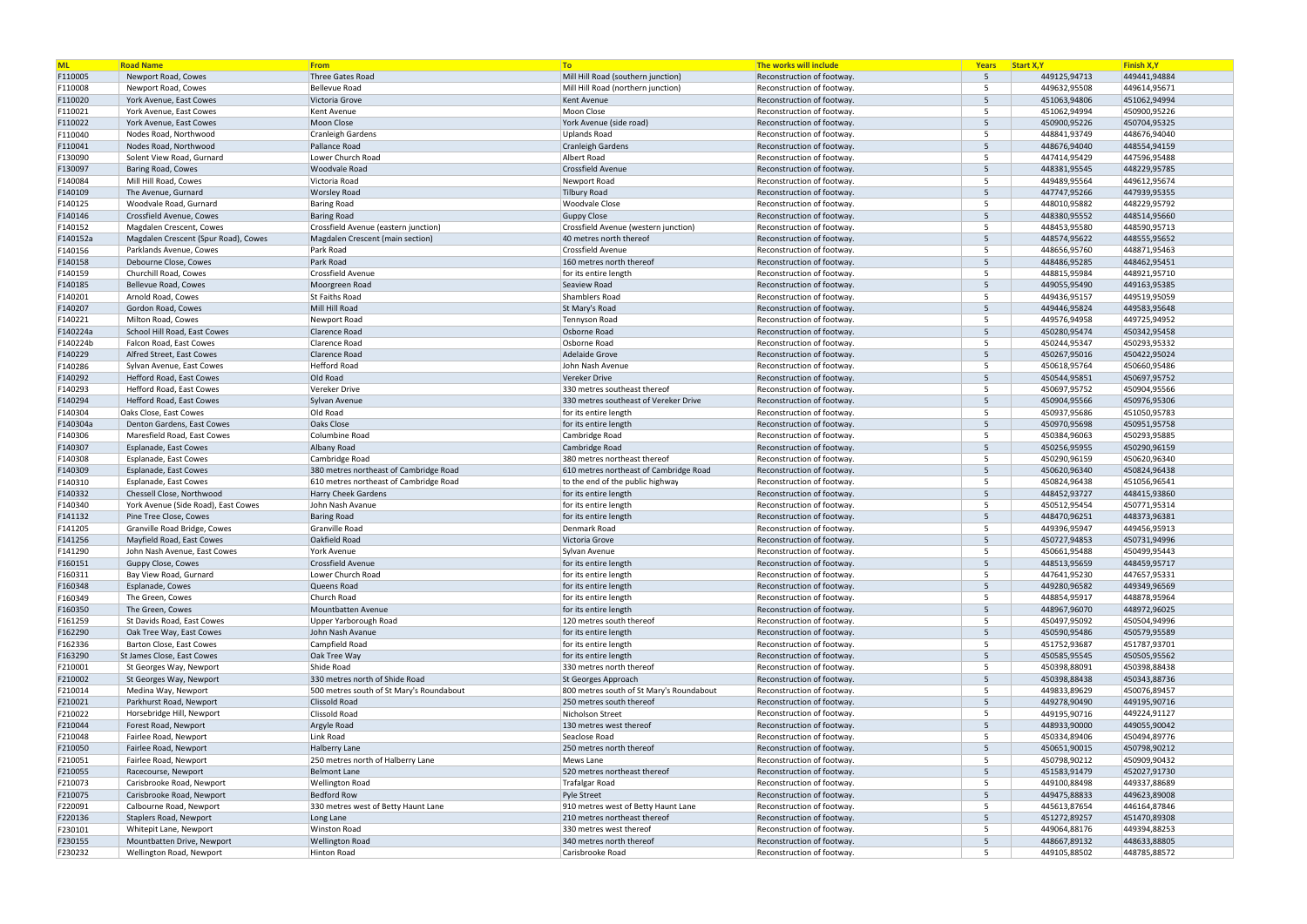| <b>ML</b>          | <b>Road Name</b>                               | From                                 | <b>To</b>                                | The works will include                                 | Years             | Start X, Y                   | Finish X, Y                  |
|--------------------|------------------------------------------------|--------------------------------------|------------------------------------------|--------------------------------------------------------|-------------------|------------------------------|------------------------------|
| F240150            | St Johns Road, Newport                         | Medina Avenue                        | <b>Woodbine Close</b>                    | Reconstruction of footway                              | - 5               | 449859,88557                 | 449878,88744                 |
| F240156a           | Westmill Road, Carisbrooke                     | Mountbatten Drive                    | Hinton Road                              | Reconstruction of footway                              | 5                 | 448956,89000                 | 448681,89029                 |
| F240162            | Kinchington Road, Carisbrooke                  | Purdy Road                           | <b>Wellington Road</b>                   | Reconstruction of footway                              | $5^{\circ}$       | 448746,88604                 | 448573,88549                 |
| F240175            | Daish Way, Newport                             | Dodnor Lane                          | Dodnor Roundabout                        | Reconstruction of footway                              | -5                | 449856,90379                 | 449634,90232                 |
| F240202            | Gordon Road, Newport                           | <b>Halberry Lane</b>                 | for its entire length                    | Reconstruction of footway                              | $5^{\circ}$       | 450687,89747                 | 450528,89738                 |
| F240226            | Lark Rise, Carisbrooke                         | Fieldfare Road                       | for its entire length                    | Reconstruction of footway                              | -5                | 448477,88516                 | 448548,88415                 |
| F240237            | Alvington Road, Carisbrooke                    | Calbourne Road                       | for its entire length                    | Reconstruction of footway                              | $5^{\circ}$       | 448230,88199                 | 447977,88408                 |
| F240247            | Castle Lane, Carisbrooke                       | Millers Lane                         | Castle Hill                              | Reconstruction of footway                              | $5^{\circ}$       | 448606,88014                 | 448744,87972                 |
| F240248a           | Spring Walk (Spur Road), Newport               | Spring Walk (main section)           | 30 metres south thereof                  | Reconstruction of footway                              | $5^{\circ}$       | 447967,88778                 | 447980,88755                 |
| F240252            | Hinton Road, Newport                           | <b>Wolfe Close</b>                   | 300 metres north and west thereof        | Reconstruction of footway                              | 5                 | 448977,88882                 | 448816,89015                 |
| F240277            | Cooper Road, Newport                           | Atkinson Drive                       | 280 metres south thereof                 | Reconstruction of footway                              | $5^{\circ}$       | 450805,89876                 | 450765,89708                 |
| F240308            | Queens Road, Newport                           | Cypress Road                         | Shide Road                               | Reconstruction of footway                              | -5                | 450109,88274                 | 450080,88499                 |
| F240325            | Recreation Ground Road, Newport                | Carisbrooke Road                     | <b>Wilver Road</b>                       | Reconstruction of footway.                             | $5^{\circ}$       | 449246,88621                 | 449151,88723                 |
| F240328            | Sunningdale Road, Newport                      | Alderbury Road                       | Wilver Road                              | Reconstruction of footway                              | -5                | 449205,88795                 | 449203,88929                 |
| F240369            | Cooper Road, Newport                           | 280 metres south of Atkinson Drive   | 110 metres east of Greenfields Road      | Reconstruction of footway                              | $5^{\circ}$       | 450765,89708                 | 451029,89713                 |
| F241328            | Alderbury Road, Newport                        | Wilver Road                          | for its entire length                    | Reconstruction of footway                              | $5\overline{5}$   | 449286,88930                 | 449132,88933                 |
| F260393            | Riverway (Eastbound Slip Road), Newport        | Riverway (main section)              | Medina Way                               | Reconstruction of footway.                             | $5^{\circ}$       | 449960,89573                 | 449999,89546                 |
| F260409            | Chapel Close, Carisbrooke                      | Gunville Road                        | for its entire length                    | Reconstruction of footway                              | 5                 | 448051,88979                 | 447976,88971                 |
| F260428            | Alexandra Lane, Newport                        | Drill Hall Road                      | <b>Cavendish Place</b>                   | Reconstruction of footway                              | $5^{\circ}$       | 449560,89014                 | 449459,88886                 |
| F260436            | Redver Gardens, Newport                        | <b>Worsley Road</b>                  | for its entire length                    | Reconstruction of footway                              | -5                | 449536,89674                 | 449588,89592                 |
| F260437            | Banner Lane, Newport                           | Parkhurst Road                       | Catherine Terrace                        | Reconstruction of footway.                             | $5^{\circ}$       | 449486,89879                 | 449517,89924                 |
| F261205            | Cook Avenue (Spur Road), Newport               | Cook Avenue (main section)           | 60 metres west thereof                   | Reconstruction of footway                              | 5<br>$5^{\circ}$  | 450831,89769                 | 450895,89764                 |
| F262305            | Sydney Close, Newport                          | Milne Way                            | for its entire length                    | Reconstruction of footway                              |                   | 450119,88221                 | 450007,88209                 |
| F310009            | Kite Hill, Wootton                             | <b>Wootton Bridge</b>                | Ashlake Farm Road                        | Reconstruction of footway                              | -5<br>$5^{\circ}$ | 454846,91951                 | 455097,92115                 |
| F310020            | Binstead Road, Ryde                            | Ringwood Road                        | <b>Stonepitts Close</b>                  | Reconstruction of footway<br>Reconstruction of footway | -5                | 457888,92347                 | 458181,92443                 |
| F310021<br>F310047 | Binstead Road, Ryde<br>Brading Road, Ryde      | Stonepitts Close<br>Tesco Roundabout | Gwydyr Close<br>480 metres south thereof | Reconstruction of footway                              | $5^{\circ}$       | 458181,92443<br>460279,89839 | 458414,92355<br>460415,90285 |
|                    |                                                | Appley Road                          | Arundel Road                             | Reconstruction of footway.                             | $5^{\circ}$       | 460393,91611                 | 460382,91865                 |
| F310054<br>F310058 | Marlborough Road, Ryde<br>East Hill Road, Ryde | The Strand                           | Ampthill Road                            | Reconstruction of footway                              | $5^{\circ}$       | 460167,92290                 | 460064,92526                 |
| F320171            | Station Road, Wootton                          | Park View                            | 210 metres southwest thereof             | Reconstruction of footway                              | -5                | 453418,91115                 | 453540,91285                 |
| F330102            | Seaview Lane, Nettlestone                      | Holgate Lane                         | 160 metres south thereof                 | Reconstruction of footway                              | $5^{\circ}$       | 462440,90809                 | 462469,90970                 |
| F330103            | Seaview Lane, Nettlestone                      | Holgate Lane                         | Old Seaview Lane                         | Reconstruction of footway                              | $5\overline{5}$   | 462469,90970                 | 541285,92778                 |
| F330104            | Steyne Road, Seaview                           | Old Seaview Lane                     | <b>Ryde Road</b>                         | Reconstruction of footway                              | $5^{\circ}$       | 462676,91245                 | 462757,91488                 |
| F330120            | Foreland Road, Bembridge                       | Steyne Road                          | Swains Road                              | Reconstruction of footway.                             | -5                | 464849,87783                 | 541286,92708                 |
| F330121            | Foreland Road, Bembridge                       | Swains Road                          | Northclose Road                          | Reconstruction of footway                              | 5 <sup>5</sup>    | 464759,87957                 | 462883,91289                 |
| F330122            | Foreland Road, Bembridge                       | Northclose Road                      | High Street                              | Reconstruction of footway                              | 5                 | 464602,88084                 | 464438,88252                 |
| F330124            | Sherbourne Street, Bembridge                   | Church Road                          | <b>High Street</b>                       | Reconstruction of footway.                             | $5^{\circ}$       | Entire length                |                              |
| F330203            | Newnham Road, Binstead                         | Newnham Lane                         | Verwood Drive                            | Reconstruction of footway.                             | -5                | 457026,91542                 | 457098,91735                 |
| F330315            | Coach Lane, Brading                            | Rowborough Lane                      | <b>West Lane</b>                         | Reconstruction of footway                              | $5^{\circ}$       | Entire length                |                              |
| F330372            | <b>Bullen Road, Nettlestone</b>                | 340 metres east of Marlborough Road  | 680 metres east of Marlborough Road      | Reconstruction of footway                              | -5                | 460721,90912                 | 461040,90788                 |
| F330377            | Puckpool Hill, Seaview                         | 260 metres east of Appley Road       | 500 metres east of Appley Road           | Reconstruction of footway                              | $5^{\circ}$       | 461204,91958                 | 461430,91888                 |
| F330386            | Old Seaview Lane, Seaview                      | Seaview Lane                         | Somerset Road                            | Reconstruction of footway.                             | -5                | 462831,91388                 | 462686,91248                 |
| F340142            | The Mall, Brading                              | <b>Bullys Hill</b>                   | Wrax Road                                | Reconstruction of footway.                             | 5 <sup>5</sup>    | 460499,86570                 | 460583,86816                 |
| F340157            | Lane End Road, Bembridge                       | Steyne Road                          | Lane End Close                           | Reconstruction of footway.                             | 5                 | 464850,87789                 | 465138,87867                 |
| F340163            | Hillway Road, Bembridge                        | 470 metres west of Howgate Road      | 780 metres west of Howgate Road          | Reconstruction of footway.                             | 5 <sup>5</sup>    | 463887,86689                 | 464156,86833                 |
| F340165            | Hillway Road, Bembridge                        | Steyne Road                          | Howgate Road                             | Reconstruction of footway.                             | 5                 | 464537,87104                 | 464391,87411                 |
| F340263            | Howgate Road, Bembridge                        | Hillway Road                         | Nansen Close                             | Reconstruction of footway.                             | 5 <sup>5</sup>    | 464538,87106                 | 464779,87189                 |
| F340280            | Lincoln Way, Bembridge (Inc Spur Roads)        | Downsview Road                       | for its entire length                    | Reconstruction of footway.                             | 5                 | Entire length                |                              |
| F340300            | The Diggings, St Helens                        | Upper Green Road                     | for its entire length                    | Reconstruction of footway.                             | 5 <sup>5</sup>    | Entire length                |                              |
| F340384            | Oakhill Road, Seaview                          | Springvale Road                      | 290 metres south thereof                 | Reconstruction of footway.                             | 5                 | 461921,91652                 | 462059,91918                 |
| F340385            | Church Street, Seaview                         | Old Seaview Lane                     | 75 metres northwest                      | Reconstruction of footway.                             | 5 <sup>5</sup>    | 462805,91483                 | 462852,91422                 |
| F340406            | Woodlands Crescent, Wootton                    | St Edmunds Walk                      | for its entire length                    | Reconstruction of footway.                             | 5                 | Entire length                |                              |
| F340415            | Norman Way, Wootton                            | Footways                             | for its entire length                    | Reconstruction of footway.                             | 5 <sup>5</sup>    | Entire length                |                              |
| F340416            | Palmers Road, Wootton                          | Footways                             | for its entire length                    | Reconstruction of footway.                             | 5                 | Entire length                |                              |
| F340441            | Quarry Road, Ryde                              | <b>Well Street</b>                   | <b>Alfred Street</b>                     | Reconstruction of footway.                             | 5 <sup>5</sup>    | 459405,91875                 | 459376,91644                 |
| F340443            | Alfred Street, Ryde                            | Quarry Road                          | <b>Weeks Road</b>                        | Reconstruction of footway.                             | 5                 | 459129,91674                 | 459377,91645                 |
| F340454            | Orchard Road, Nettlestone                      | Nettlestone Green                    | Ashtree Way                              | Reconstruction of footway.                             | $5\overline{)}$   | 462411,90564                 | 462532,90739                 |
| F340457            | Cedar Wood Drive, Nettlestone                  | Orchard Road                         | Caws Avenue                              | Reconstruction of footway.                             | 5                 | 462670,90836                 | 462756,90700                 |
| F340459            | Rowantree Drive, Nettlestone                   | Caws Avenue                          | 360 metres west thereof                  | Reconstruction of footway.                             | 5 <sup>5</sup>    | 462576,90850                 | 462824,90866                 |
| F340494            | Caws Avenue, Nettlestone                       | Cedar Wood Drive                     | Cherrytree Road                          | Reconstruction of footway.                             | 5                 | 462647,90498                 | 462752,90695                 |
| F340495            | Caws Avenue, Nettlestone                       | Cedar Wood Drive                     | Solent View Road                         | Reconstruction of footway.                             | 5 <sup>5</sup>    | 462752,90695                 | 462836,90932                 |
| F340503            | Church Road, Binstead                          | Quarr Road                           | Pitts Lane                               | Reconstruction of footway.                             | 5                 | 457342,92484                 | 457495,92734                 |
| F340505            | Circular Road, Seaview                         | High Street (northern junction)      | High Street (southern junction)          | Reconstruction of footway.                             | 5 <sup>5</sup>    | Entire length                |                              |
| F340512            | Grasmere Avenue, Ryde                          | Appley Road                          | for its entire length                    | Reconstruction of footway.                             | 5                 | 460659,91888                 | 460548,91783                 |
| F340532            | Greenham Drive, Nettlestone                    | <b>Caws Avenue</b>                   | Sirius Close                             | Reconstruction of footway.                             | 5 <sup>5</sup>    | 462707,90594                 | 462879,90714                 |
| F340535            | Hill Street, Ryde                              | <b>West Street</b>                   | High Street                              | Reconstruction of footway.                             | 5                 | 458917,92035                 | 459062,92017                 |
| F340536            | Gregory Avenue, Nettlestone                    | <b>Bullen Road</b>                   | 260 metres                               | Reconstruction of footway.                             | 5 <sup>5</sup>    | 461477,91118                 | 461732,91108                 |
| F340541            | Oakwood Close, Ryde                            | Oakwood Road                         | 30 metres east thereof                   | Reconstruction of footway.                             | 5                 | 458562,91009                 | 458590,91003                 |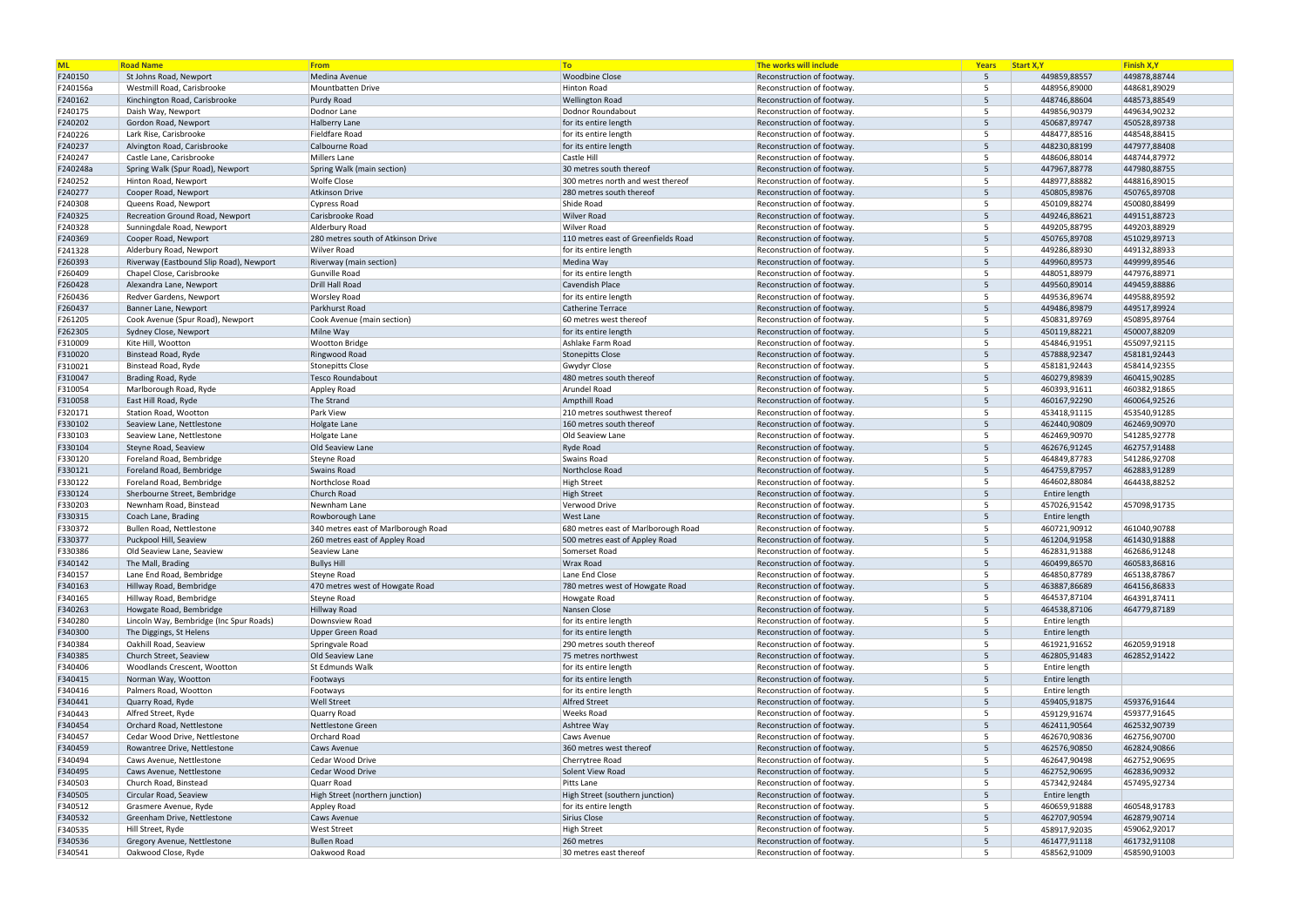| <b>ML</b>          | <b>Road Name</b>                                                         | From                                           | To                                                   | The works will include                                  | Years            | Start X, Y                    | <b>Finish X,Y</b> |
|--------------------|--------------------------------------------------------------------------|------------------------------------------------|------------------------------------------------------|---------------------------------------------------------|------------------|-------------------------------|-------------------|
| F340545            | Hamilton Road, Binstead                                                  | <b>Wellington Road</b>                         | for its entire length                                | Reconstruction of footway                               | -5               | Entire length                 |                   |
| F340549            | Hayward Avenue, Ryde                                                     | Marlborough Road                               | for its entire length                                | Reconstruction of footway                               | -5               | 460348,91065                  | 460182,91107      |
| F340553            | Horestone Drive, Nettlestone                                             | Horestone Rise                                 | for its entire length                                | Reconstruction of footway.                              | 5                | 462873,90388                  | 463033,90602      |
| F340559            | Little Preston Road, Ryde                                                | High Park Road                                 | Carlton Road                                         | Reconstruction of footway.                              | 5                | 460000,91369                  | 460109,91224      |
| F340560            | Victoria Crescent, Ryde                                                  | Carlton Road                                   | High Park Road                                       | Reconstruction of footway.                              | 5                | 459998,91374                  | 460149,91478      |
| F340564            | Solent View Road, Nettlestone                                            | Greenham Drive                                 | 185 metres east thereof                              | Reconstruction of footway.                              | 5                | 462898,90936                  | 463053,90851      |
| F340566            | Broadway Crescent, Binstead                                              | <b>Wellington Road</b>                         | <b>St Vincents Road</b>                              | Reconstruction of footway                               | 5                | 458034,92147                  | 458285,92206      |
| F340572            | Millward Place, Ryde                                                     | <b>Weeks Road</b>                              | for its entire length                                | Reconstruction of footway.                              | -5               | 459047,91841                  | 459116,91797      |
| F340577            | Waterloo Crescent, Binstead Inc Spur Road)                               | <b>Wellington Road</b>                         | Hillrise Avenue                                      | Reconstruction of footway                               | 5                | Entire length                 |                   |
| F340595            | William Street, Ryde                                                     | Upton Road                                     | St Michaels Avenue                                   | Reconstruction of footway.                              | 5                | 458757,91583                  | 458737,91446      |
| F340598            | Pondwell Close, Nettlestone                                              | <b>Bullen Road</b>                             | for its entire length                                | Reconstruction of footway                               | 5                | 461540,91235                  | 461756,91151      |
| F340603            | Quarr Close, Binstead                                                    | Quarr Road                                     | for its entire length                                | Reconstruction of footway.                              | 5                | Entire length                 |                   |
| F340608            | Salisbury Road, Ryde                                                     | <b>High Park Road</b>                          | Marlborough Road                                     | Reconstruction of footway                               | 5                | 460337,91183                  | 460113,91219      |
| F340609            | Salters Road, Ryde                                                       | <b>Upton Road</b>                              | for its entire length                                | Reconstruction of footway.                              | 5                | 458318,91172                  | 458067,91194      |
| F340610            | Sandcroft Avenue, Ryde                                                   | Quarry Road                                    | for its entire length                                | Reconstruction of footway                               | 5                | 459395,91804                  | 541267,93424      |
| F340611            | Seagrove Manor Road, Seaview                                             | Old Seaview Lane                               | for its entire length                                | Reconstruction of footway.                              | 5                | 462796,91294                  | 541286,92708      |
| F340620            | West Hill Road, Ryde                                                     | Park Road                                      | St Johns Avenue                                      | Reconstruction of footway                               | 5                | 459987,91940                  | 460048,92135      |
| F340622            | St Johns Wood Road, Ryde                                                 | Park Road                                      | St Johns Hill                                        | Reconstruction of footway.                              | 5                | 459739,91915                  | 459915,92159      |
| F340630            | Wellington Road, Ryde                                                    | <b>Winston Avenue</b>                          | 35 metres south of Nelson Crescent                   | Reconstruction of footway                               | 5                | 457928,91922                  | 541273,93206      |
| F340631            | Westfield Park, Ryde                                                     | Spencer Road (eastern junction)                | Spencer Road (western junction)                      | Reconstruction of footway.                              | 5                | 458772,92694                  | 458880,92714      |
| F340640            | Canoe Lake Road, Ryde                                                    | North Walk                                     | Esplanade                                            | Reconstruction of footway                               | 5                | 460403,92537                  | 460125,92593      |
| F341317            | Longmead Road, Ryde                                                      | Quarry Road                                    | <b>Weeks Road</b>                                    | Reconstruction of footway.                              | 5                | 459072,91741                  | 459390,91732      |
| F341456            | Willowtree Drive, Nettlestone                                            | Cedar Wood Drive                               | Cherrytree Road                                      | Reconstruction of footway                               | 5                | Entire length                 |                   |
| F341467            | Beech Grove, Ryde                                                        | Spencer Road                                   | for its entire length                                | Reconstruction of footway.                              | $5^{\circ}$      | 458451,92579                  | 458425,92490      |
| F341539            | Grenville Drive, Ryde                                                    | <b>Upton Road</b>                              | for its entire length                                | Reconstruction of footway                               | 5                | 458348,91215                  | 458620,91134      |
| F341591            | Sandcove Rise, Seaview                                                   | Pier Road                                      | Spithead Close                                       | Reconstruction of footway.                              | -5               | 462979,91431                  | 462883,91289      |
| F341591B           | Spithead Close, Seaview                                                  | Sandcove Rise                                  | for its entire length                                | Reconstruction of footway                               | 5<br>$5^{\circ}$ | Entire length                 |                   |
| F342280            | Meadow Drive, Bembridge                                                  | <b>Tyne Walk</b>                               | 250 metres southwest                                 | Reconstruction of footway.                              | 5                | 464677,88277                  | 464865,88323      |
| F342318            | Spencer Glade, Ryde                                                      | Spencer Road                                   | for its entire length                                | Reconstruction of footway                               |                  | 458455,92667                  | 458398,92729      |
| F342577            | Trafalgar Drive, Binstead                                                | <b>Wellington Road</b>                         | Hillrise Avenue                                      | Reconstruction of footway.                              | -5<br>5          | Entire length                 |                   |
| F360299            | Broomlands Close, St Helens                                              | Upper Green Road                               | for its entire length                                | Reconstruction of footway                               | -5               | Entire length                 | 459966,92034      |
| F360552<br>F360569 | Holly Tree Close, Ryde                                                   | Park Road<br><b>Winston Avenue</b>             | for its entire length<br>for its entire length       | Reconstruction of footway.<br>Reconstruction of footway | 5                | 460015,92139<br>Entire length |                   |
| F360584            | Winston Close, Binstead                                                  |                                                |                                                      |                                                         | -5               | Entire length                 |                   |
| F360654            | Oaklands Close, Wootton<br>Pelham Close, Bembridge                       | <b>Elenors Grove</b><br><b>Heathfield Road</b> | for its entire length<br>70 metres northeast thereof | Reconstruction of footway.<br>Reconstruction of footway | 5                | 464369,87715                  | 464402,87748      |
| F360660            | Hawkins Close, Brading                                                   | St Mary's Road                                 | for its entire length                                | Reconstruction of footway.                              | $5^{\circ}$      | Entire length                 |                   |
| F360664            | Argyll Place, Ryde                                                       | Argylle Street                                 | for its entire length                                | Reconstruction of footway.                              | 5                | 458790,92229                  | 458797,92168      |
| F360675            | St Edmunds Walk, Wootton (Spur Road Frontagein St Edmunds Walk (main)    |                                                | for its entire length                                | Reconstruction of footway.                              | 5                | Entire length                 |                   |
| F360730            | Solent View Road, Nettlestone (Spur Road)                                | Solent View Road (main)                        | for its entire length                                | Reconstruction of footway                               | 5                | Entire length                 |                   |
| F361532            | Sirius Close, Nettlestone                                                | Greenham Drive                                 | for its entire length                                | Reconstruction of footway                               | $5^{\circ}$      | Entire length                 |                   |
| F361537            | Gregory Close, Nettlestone                                               | Gregory Close                                  | for its entire length                                | Reconstruction of footway                               | 5                | Entire length                 |                   |
| F361564            | Matthews Way, Nettlestone                                                | Solent View Road                               | for its entire length                                | Reconstruction of footway.                              | -5               | Entire length                 |                   |
| F361667            | Hillrise Avenue, Binstead (Spur Road Between 31 & Hillrise Avenue (main) |                                                | for its entire length                                | Reconstruction of footway.                              | 5                | Entire length                 |                   |
| F362286            | Howgate Close, Bembridge                                                 | Howgate Road                                   | for its entire length                                | Reconstruction of footway.                              | .5               | 465522,87651                  | 465480,87698      |
| F362467            | Northwood Drive, Ryde                                                    | Spencer Road                                   | for its entire length                                | Reconstruction of footway.                              | 5                | 458493,92617                  | 458512,92515      |
| F362480            | Chestnut Close, Binstead                                                 | Binstead Lodge Road                            | for its entire length                                | Reconstruction of footway.                              | 5                | Entire length                 |                   |
| F362532            | Hersey Rise, Nettlestone                                                 | Greenham Drive                                 | for its entire length                                | Reconstruction of footway.                              | 5                | Entire length                 |                   |
| F362533            | Matthews Way, Nettlestone                                                | Greenham Drive                                 | for its entire length                                | Reconstruction of footway.                              | 5                | Entire length                 |                   |
| F363281            | Tyne Walk, Bembridge                                                     | <b>Meadow Drive</b>                            | for its entire length                                | Reconstruction of footway.                              | 5                | Entire length                 |                   |
| F410002            | Victoria Avenue, Shanklin                                                | <b>Westhill Road</b>                           | Highfield Road                                       | Reconstruction of footway.                              | 5                | 457885,81228                  | 457489,81155      |
| F410062            | Arreton Street, Arreton                                                  | <b>Hazely Combe</b>                            | <b>Heasley Lane</b>                                  | Reconstruction of footway.                              | 5                | 454262,85926                  | 454325,85767      |
| F420028            | Church Road, Shanklin                                                    | 330 metres southwest of Manor Road             | 840 metres southwest of Manor Road                   | Reconstruction of footway.                              | 5                | 457461,80008                  | 541577,81934      |
| F420141            | Ventnor Road, Newchurch                                                  | Newport Road                                   | <b>Brambles</b>                                      | Reconstruction of footway.                              | 5                | 456316,83113                  | 456464,83338      |
| F430089            | Queens Road, Shanklin                                                    | Palmerston Road                                | Chine Avenue                                         | Reconstruction of footway.                              | 5                | 458445,81171                  | 458406,81430      |
| F440220            | Alexandra Road, Shanklin                                                 | Palmerston Road                                | Chine Avenue                                         | Reconstruction of footway.                              | 5                | Entire length                 |                   |
| F440238            | Chatsworth Avenue, Shanklin                                              | Orchard Road                                   | <b>Windsor Drive</b>                                 | Reconstruction of footway.                              | 5                | Entire length                 |                   |
| F440241            | Clarence Road, Shanklin                                                  | Wilton Park Road                               | <b>Arthurs Hill</b>                                  | Reconstruction of footway.                              | 5 <sup>5</sup>   | Entire length                 |                   |
| F440299            | St Georges Road, Shanklin                                                | Clatendon Road                                 | Palmerston Road                                      | Reconstruction of footway.                              | 5                | Entire length                 |                   |
| F440300            | St Johns Road, Shanklin                                                  | Hatherton Road                                 | Victoria Avenue                                      | Reconstruction of footway.                              | 5                | Entire length                 |                   |
| F440310            | Westhill Road, Shanklin                                                  | Grange Road                                    | 270 metres west thereof                              | Reconstruction of footway.                              | 5                | 457818,80926                  | 458051,81026      |
| F440312            | Whitecross Avenue, Shanklin                                              | Princes Way                                    | 270 metres north thereof                             | Reconstruction of footway.                              | 5                | 458214,82550                  | 458294,82812      |
| F440331a           | Redcliff Close, Sandown                                                  | Culver Way                                     | for its entire length                                | Reconstruction of footway.                              | 5                | Entire length                 |                   |
| F440362            | Parsonage Road, Sandown                                                  | Broadway                                       | for its entire length                                | Reconstruction of footway.                              | 5                | Entire length                 |                   |
| F440367            | Queens Road, Sandown                                                     | Broadway                                       | St Johns Crescent                                    | Reconstruction of footway.                              | 5                | Entire length                 |                   |
| F440390            | Lamorby Terrace, Lake                                                    | Lamorby Road                                   | Churchill Close                                      | Reconstruction of footway.                              | 5                | Entire length                 |                   |
| F440396a           | Lea Road, Lake (Sour Road Between 7 & 25)                                | Lea Road (main)                                | for its entire length                                | Reconstruction of footway.                              | 5                | Entire length                 |                   |
| F440404            | Lake Green Road, Lake                                                    | Rose Way                                       | Percy Road                                           | Reconstruction of footway.                              | 5                | 458800,83823                  | 458694,84099      |
| F440416            | Percy Road, Lake                                                         | Lake Green Road                                | New Road                                             | Reconstruction of footway.                              | 5                | Entire length                 |                   |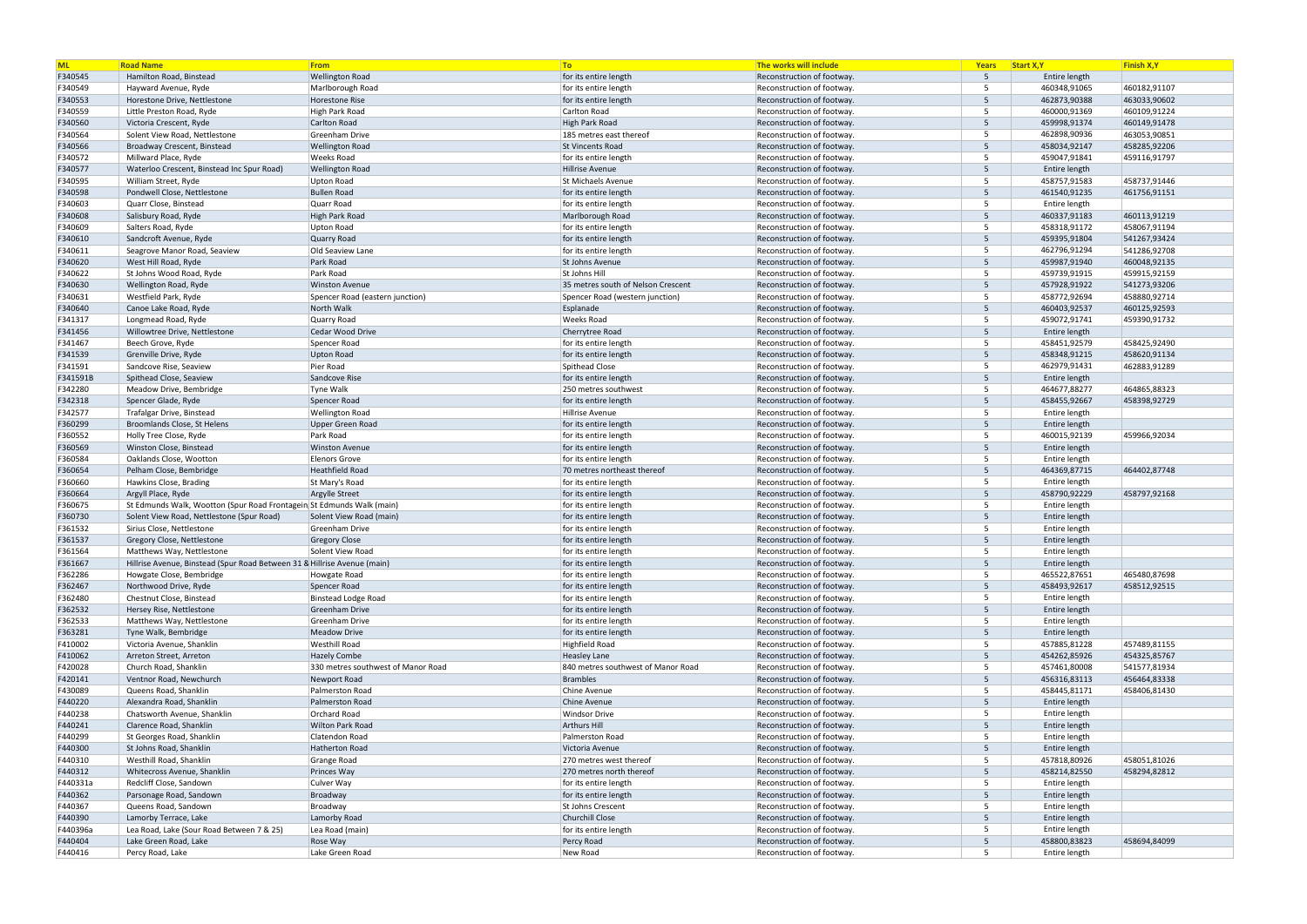| <b>ML</b> | <b>Road Name</b>                                                | From                                | To                                            | The works will include     | Years          | Start X, Y    | <b>Finish X,Y</b> |
|-----------|-----------------------------------------------------------------|-------------------------------------|-----------------------------------------------|----------------------------|----------------|---------------|-------------------|
| F440417   | Deans Close, Lake                                               | James Avenue                        | for its entire length                         | Reconstruction of footway  | 5              | Entire length |                   |
| F440429   | Cupressus Avenue, Newchurch                                     | Forest Road                         | for its entire length                         | Reconstruction of footway  | -5             | Entire length |                   |
| F440440   | Youngwoods Copse, Newchurch                                     | Youngwoods Way                      | for its entire length                         | Reconstruction of footway  | $5^{\circ}$    | Entire length |                   |
| F440464   | Luccombe Road, Shanklin                                         | Popham Road                         | Priory Road                                   | Reconstruction of footway  | 5              | 458305,80834  | 458303,80666      |
| F441441   | Hollowood Road, Newchurch                                       | Youngwood Copse                     | for its entire length                         | Reconstruction of footway  | $5^{\circ}$    | Entire length |                   |
| F442311   | Wheeler Way, Shanklin                                           | Green Lane                          | for its entire length                         | Reconstruction of footway  | -5             | Entire length |                   |
| F460288   | Rectory Road, Shanklin                                          | <b>Westhill Road</b>                | for its entire length                         | Reconstruction of footway  | $5^{\circ}$    | Entire length |                   |
| F460322   | Bishops Close, Sandown                                          | Salisbury Way                       | for its entire length                         | Reconstruction of footway  | $5^{\circ}$    | Entire length |                   |
| F460340   | Foxes Close, Sandown                                            | Broadway                            | for its entire length                         | Reconstruction of footway  | $5^{\circ}$    | Entire length |                   |
| F460366   | Perowne Way, Sandown (Spur Road Between 43 & Perowne Way (main) |                                     | for its entire length                         | Reconstruction of footway  | -5             | Entire length |                   |
| F460430   | Forest Dell, Newchurch                                          | <b>Forest Road</b>                  | for its entire length                         | Reconstruction of footway  | $5^{\circ}$    | Entire length |                   |
| F460481   | Grange Road, Sandown                                            | Beachfield Road                     | for its entire length                         | Reconstruction of footway. | 5              | Entire length |                   |
| F460494   | School Close, Newchurch                                         | <b>High Street</b>                  | for its entire length                         | Reconstruction of footway  | $5^{\circ}$    | Entire length |                   |
| F461340   | Gordon Close, Sandown                                           | Broadway                            | for its entire length                         | Reconstruction of footway  | -5             | Entire length |                   |
| F462437   | Park Way, Newchurch                                             | <b>Woods Drive</b>                  | for its entire length                         | Reconstruction of footway  | $5^{\circ}$    | Entire length |                   |
| F520066   | Mitchell Avenue, Ventnor                                        | St Boniface Road                    | Macrocarpa Road                               | Reconstruction of footway  | $5^{\circ}$    | 456607,77820  | 456333,77852      |
| F530033   | Church Street, Niton                                            | <b>Blackgang Road</b>               | Newport Road                                  | Reconstruction of footway  | $5^{\circ}$    | Entire length |                   |
| F530054   | Park Avenue, Ventnor                                            | Castle Road                         | Belgrave Road                                 | Reconstruction of footway  | -5             | Entire length |                   |
| F540176   | St Catherine Street, Ventnor                                    | <b>Wheelers Bay Road</b>            | Madeira Road                                  | Reconstruction of footway  | $5^{\circ}$    | Entire length |                   |
| F540178   | Yarborough Road, Wroxall                                        | Castle Road                         | for its entire length                         | Reconstruction of footway  | -5             | Entire length |                   |
| F540179   | St Martins Road, Wroxall                                        | <b>High Street</b>                  | for its entire length                         | Reconstruction of footway  | $5^{\circ}$    | Entire length |                   |
|           | Ternal Mead, Godshill                                           | <b>School Crescent</b>              |                                               |                            | -5             |               |                   |
| F540196a  |                                                                 |                                     | for its entire length                         | Reconstruction of footway  | 5              | Entire length |                   |
| F540198   | Yarborough Close, Godshill                                      | Newport Road                        | for its entire length                         | Reconstruction of footway  | -5             | Entire length |                   |
| F540238   | Stenbury View, Wroxall                                          | Manor Road                          | 210 metres south and west thereof             | Reconstruction of footway  |                | 455162,79588  | 455091,79450      |
| F540267   | Madeira Road, Ventnor                                           | Kings Bay Road                      | Madeira Vale                                  | Reconstruction of footway  | $5^{\circ}$    | 456963,77691  | 457171,77807      |
| F540281   | Spanners Close, Chale                                           | Chale Green                         | for its entire length                         | Reconstruction of footway  | -5             | Entire length |                   |
| F540291   | Bonchurch Shute, Ventnor                                        | The Pitts                           | East Dene Road                                | Reconstruction of footway  | 5              | 457619,78180  | 457679,78072      |
| F540311   | Steephill Court Road, Ventnor                                   | Undercliff Drive                    | Pelham Road                                   | Reconstruction of footway  | $5^{\circ}$    | 454619,77086  | 454541,76944      |
| F541181   | Grangeside, Ventnor                                             | Shore Road                          | for its entire length                         | Reconstruction of footway  | $5^{\circ}$    | Entire length |                   |
| F560301   | Bannock Road, Whitwell (Spur Road)                              | Bannock Road (main)                 | 140 metres north thereof                      | Reconstruction of footway  | -5             | 452004,77963  | 451981,78082      |
| F561243   | Verlands Close, Niton                                           | The Glen                            | for its entire length                         | Reconstruction of footway  | 5              | Entire length |                   |
| F610037   | Main Road, Shalfleet                                            | <b>Warlands Lane</b>                | Mill Road                                     | Reconstruction of footway  | -5             | 441172,89271  | 441421,89266      |
| F610047   | Yarmouth Road, Newport                                          | <b>Whitehouse Road</b>              | 700 metres west thereof                       | Reconstruction of footway  | $5^{\circ}$    | 445601,89434  | 446302,89424      |
| F620012   | Halletts Shute, Yarmouth                                        | Westhill Lane                       | 330 metres north thereof                      | Reconstruction of footway  | -5             | 434479,89295  | 434664,89575      |
| F620048   | The Avenue, Totland                                             | Colwell Road                        | <b>Warden Road</b>                            | Reconstruction of footway  | 5              | 432806,87292  | 433073,87259      |
| F620055   | Afton Road, Freshwater                                          | Stroud Road                         | 240 metres southeast thereof                  | Reconstruction of footway  | $5^{\circ}$    | 434273,87050  | 434440,86893      |
| F620056   | Afton Road, Yarmouth                                            | 220 metres southeast of Stroud Road | 470 metres southeast of Stroud Road           | Reconstruction of footway  | $5^{\circ}$    | 434440,86893  | 434527,86659      |
| F620060   | Afton Road, Freshwater                                          | 220 metres north of Military Road   | 470 metres north of Military Road             | Reconstruction of footway  | -5             | 434925,86139  | 434839,85947      |
| F620061   | Afton Road, Freshwater                                          | Military Road                       | 220 metres north thereof                      | Reconstruction of footway  | $5^{\circ}$    | 434839,85947  | 434709,85765      |
| F620107   | Newport Road, Freshwater                                        | 1000 metres east of Wilmingham Lane | 1700 metres east of Wilmingham Lane           | Reconstruction of footway  | -5             | 436710,86352  | 437372,86315      |
| F620108   | Freshwater Road, Shalfleet                                      | 1700 metres east of Wilmingham Lane | 2200 metres east of Wilmingham Lane           | Reconstruction of footway  | $5^{\circ}$    | 437372,86315  | 437858,86201      |
| F630098   | Alum Bay New Road, Totland                                      | York Lane                           | Cliff Road                                    | Reconstruction of footway. | - 5            | 432233,86396  | 431959,86042      |
| F630157   | Main Road, Newbridge                                            | Dodpitts Lane                       | <b>West Way</b>                               | Reconstruction of footway. | 5              | 440427,87778  | 440978,87707      |
| F630158   | Main Road, Newbridge                                            | West Way                            | Quarry Lane                                   | Reconstruction of footway  | -5             | 440978,87707  | 441326,87504      |
| F630213   | Heathfield Road, Freshwater                                     | Heathfield Close                    | The Sheilings                                 | Reconstruction of footway. | 5              | 433517,87673  | 433578,87896      |
| F640336   | Blackbridge Road, Freshwater                                    | Gate Lane                           | Easton Lane                                   | Reconstruction of footway. | 5              | 434221,86055  | 434444,86245      |
| F640337   | Blackbridge Road, Freshwater                                    | Easton Lane                         | Afton Road                                    | Reconstruction of footway. | 5              | 434444,86245  | 434795,86332      |
| F640338   | Bound Road, Freshwater                                          | St Andrews Way                      | Goldings Way                                  | Reconstruction of footway. | 5              | Entire length |                   |
| F640347   | Cliff Road, Totland                                             | Woodlands                           | 280 metres north thereof                      | Reconstruction of footway. | 5              | 432127,86620  | 432006,86398      |
| F640348   | Cliff Road, Totland                                             | York Lane                           | Woodlands                                     | Reconstruction of footway. | 5              | 432006,86398  | 541413,88041      |
| F640368   | Glenheadon Drive, Totland                                       | York Lane                           | for its entire length                         | Reconstruction of footway. | 5              | Entire length |                   |
| F640369   | Golden Ridge, Freshwater (Inc Spur Roads)                       | Heathfield Road                     | 300 metres east thereof                       | Reconstruction of footway. | 5              | 433504,87437  | 433750,87397      |
| F640370   | Golden Ridge, Freshwater (Inc Spur Roads)                       | 60 metres east of High Street       | 280 metres east and south east of High Street | Reconstruction of footway. | $5^{\circ}$    | 433750,87397  | 433566,87445      |
| F640374   | Heatherwood Park Road, Totland                                  | Cliff Road                          | Church Hill                                   | Reconstruction of footway. | 5              | Entire length |                   |
| F640389   | Ashley Way, Brighstone (Inc Spur Road)                          | Galley Lane                         | for its entire length                         | Reconstruction of footway. | 5              | Entire length |                   |
| F640399   | Hollis Drive, Brighstone                                        | Upper Lane                          | for its entire length                         | Reconstruction of footway  | 5              | Entire length |                   |
| F640415   | Shippards Road, Brighstone                                      | Ashley Road                         | Wilberforce Road                              | Reconstruction of footway. | 5 <sup>5</sup> | Entire length |                   |
| F640423   | Wilberforce Road, Brighstone                                    | Galley Lane                         | 290 metres northeast thereof                  | Reconstruction of footway. | 5              | 442357,82632  | 442591,82787      |
| F640424   | Wilberforce Road, Brighstone (Inc Spur Road)                    | New Road                            | 320 metres northwest thereof                  | Reconstruction of footway. | 5              | 442591,82787  | 541514,84274      |
| F640496   | Fleet Way, Shalfleet                                            | <b>Warlands Lane</b>                | for its entire length                         | Reconstruction of footway. | 5              | Entire length |                   |
| F640543   | South Street, Yarmouth                                          | <b>High Street</b>                  | Tennyson Road                                 | Reconstruction of footway. | 5              | Entire length |                   |
| F640547   | Solent Hill, Freshwater (Inc Spur Road)                         | Colwell Road                        | for its entire length                         | Reconstruction of footway. | 5              | Entire length |                   |
| F640563a  | High View, Freshwater                                           | <b>Sunset Close</b>                 | for its entire length                         | Reconstruction of footway. | 5              | Entire length |                   |
| F640565   | Summers Court, Totland                                          | Court Road                          | for its entire length                         | Reconstruction of footway. | 5              | Entire length |                   |
| F640567   | St Saviours Road, Totland                                       | <b>Weston Road</b>                  | Summers Lane                                  | Reconstruction of footway. | 5              | Entire length |                   |
| F640578   | Queens Close, Freshwater (Inc Spur Road)                        | Queens Road                         | for its entire length                         | Reconstruction of footway. | 5              | Entire length |                   |
| F640579   | The Sheilings, Freshwater                                       | Heathfield Road                     | for its entire length                         | Reconstruction of footway. | 5              | Entire length |                   |
| F640580   | Solent Gardens, Freshwater (Inc Spur Road)                      | Colwell Lane                        | for its entire length                         | Reconstruction of footway. | 5              | Entire length |                   |
|           |                                                                 |                                     |                                               |                            |                |               |                   |